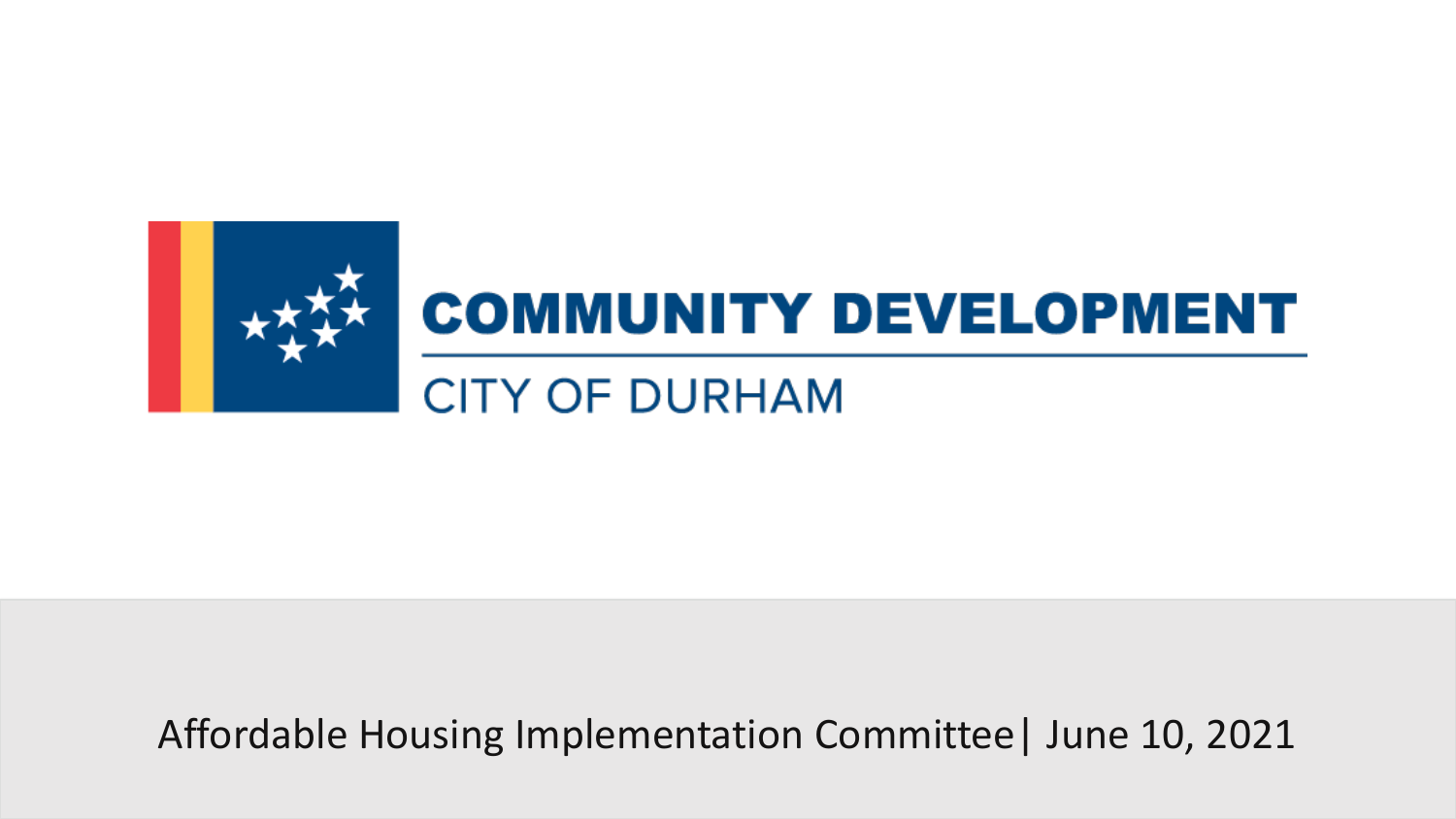## Government Roles in Affordable Housing



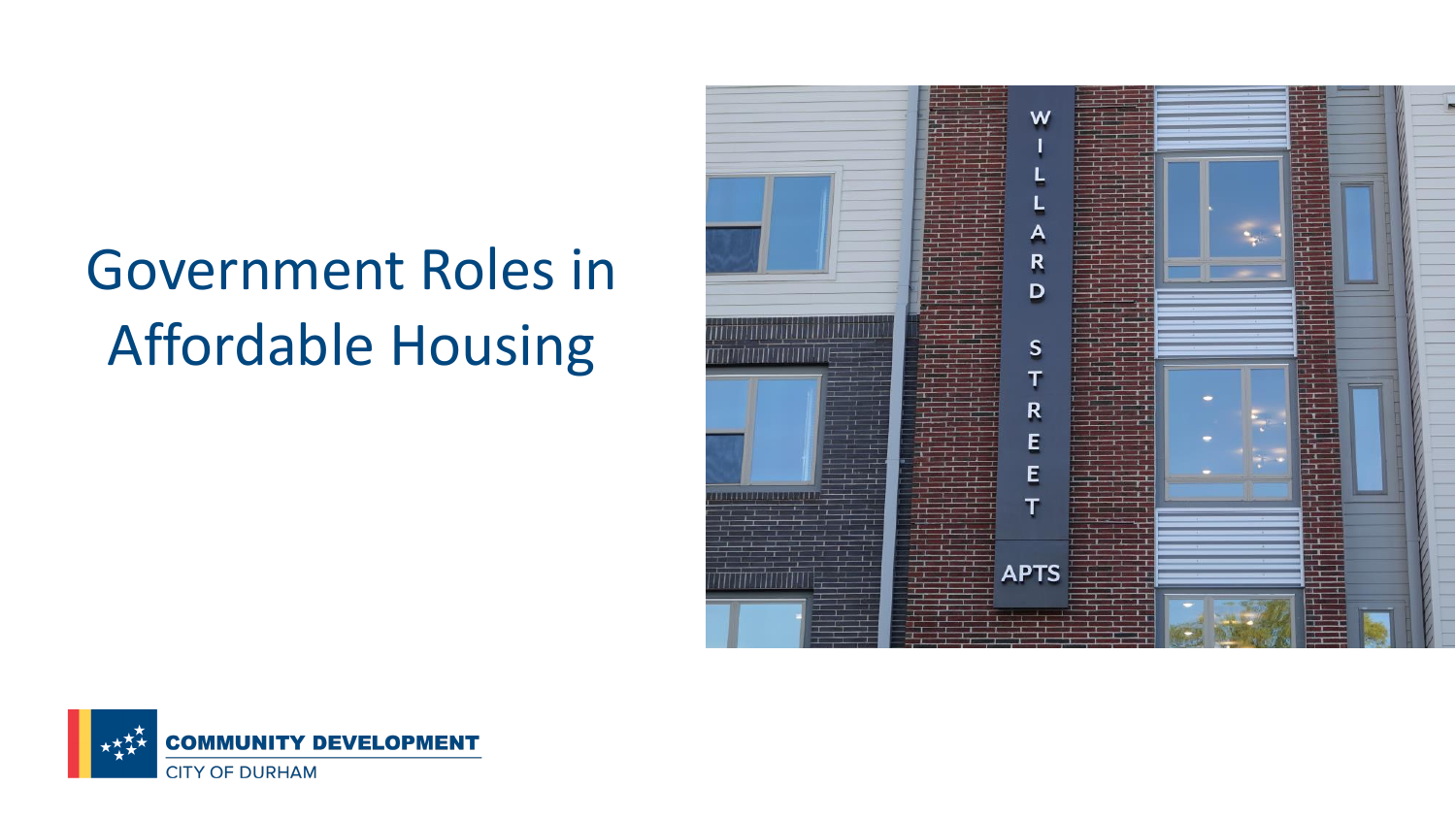## **Federal Government**

#### **Funding for State and Local Governments**

- Affordable housing and homeless assistance funding programs, including HOME, CDBG, ESG, HOPWA, Housing Trust Fund and Homelessness Continuum of Care
- Low Income Housing Tax Credits and New Markets Tax Credits
- COVID 19 Emergency Rental Assistance, foreclosure prevention and homeless assistance

#### **Funding for Public Housing Authorities**

- Capital and Operating Funding for Public Housing Authorities
- Tenant-based rental assistance programs (Section 8 vouchers)

#### **Housing Finance and Homeownership Assistance**

- Federal Housing Administration mortgages for individuals and loan guarantees for affordable housing development
- Mortgage interest deduction on federal income tax

#### **Regulatory**

Oversight of federal Fair Housing laws

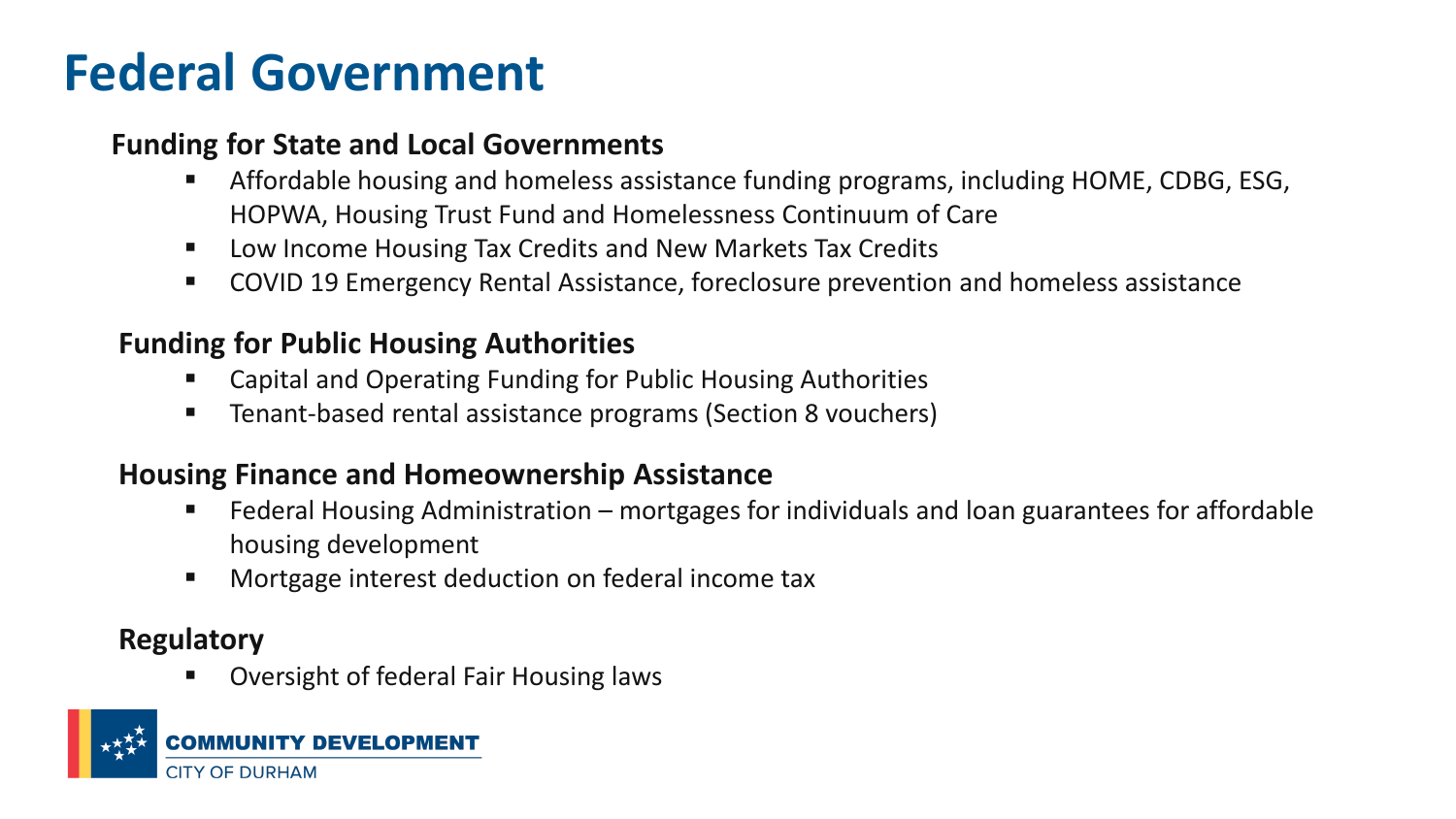## **State Government**

#### **Funding and Program Delivery**

- Manages federal Low Income Housing Tax Credit program in NC
- Operates statewide down payment assistance funding program for low income homebuyers
- Deploys federal housing funds allocated to State to support housing development, home repair and housing assistance programs, particularly in non-urban areas

#### **Regulatory**

- Determines the scope of authority granted to local government  $-e.g.$ impact fees
- Establishes rules for all property tax relief programs
- Oversees State Building Code

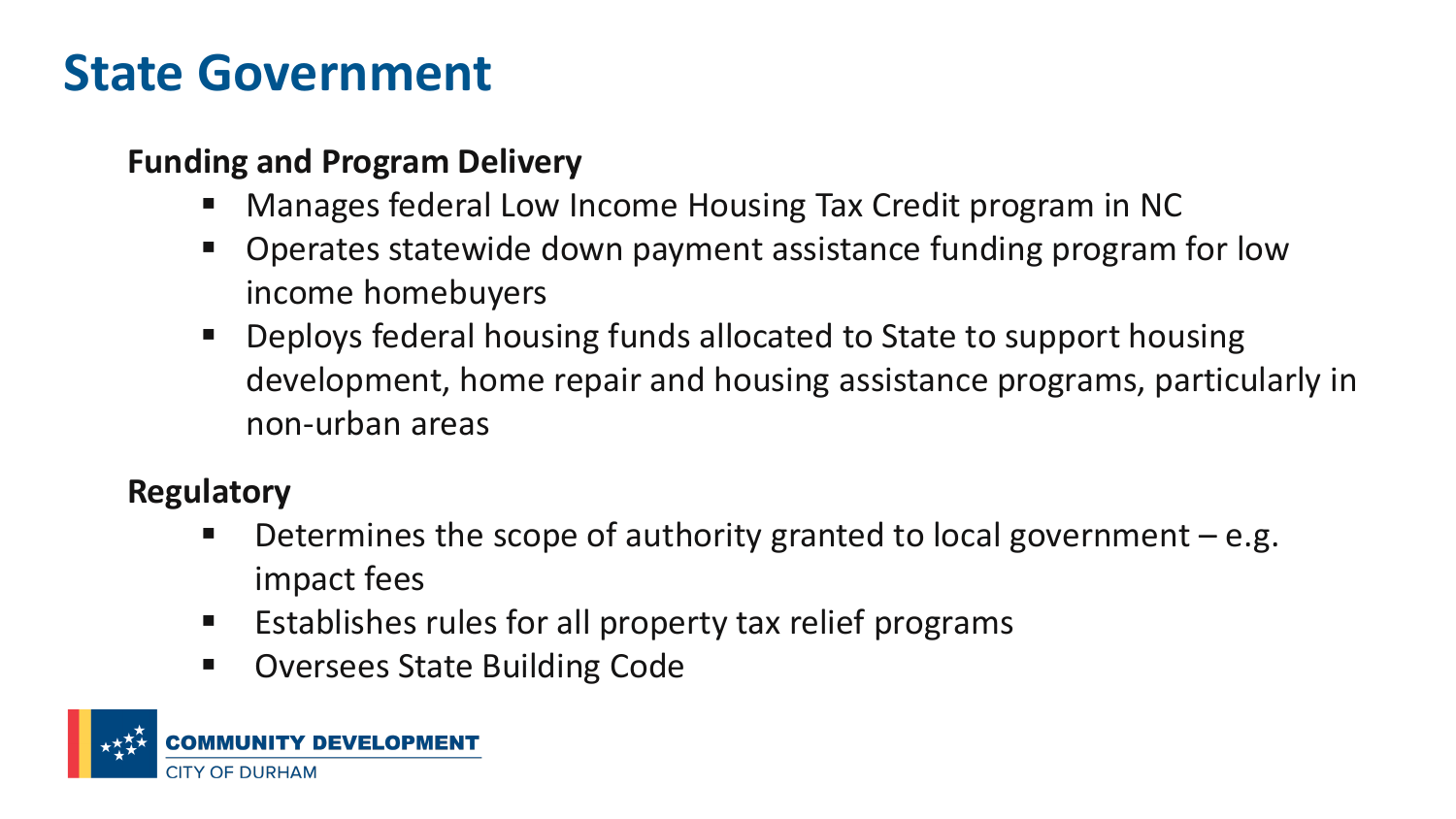## **County Government**

#### **Funding and Program Delivery**

- Provides emergency rent, mortgage and utility assistance funded with county, state and federal funds
- Supports home repair for low income owners, particularly in unincorporated areas, funded with state and county funds
- Utilizes county-owned land for affordable housing development
- Member of the Durham Homelessness Continuum of Care and partner in operation of Entry Point Durham
- Implements property tax relief programs established by State
- COVID 19 response: emergency rental assistance, funded with federal funds

*Note: Counties do not receive federal funding for affordable housing development or homeless assistance. This funding goes to local governments (in the case of larger cities) or to the state. Durham County does not have a housing department; most housing-related assistance is managed through the Department of Social Services.*

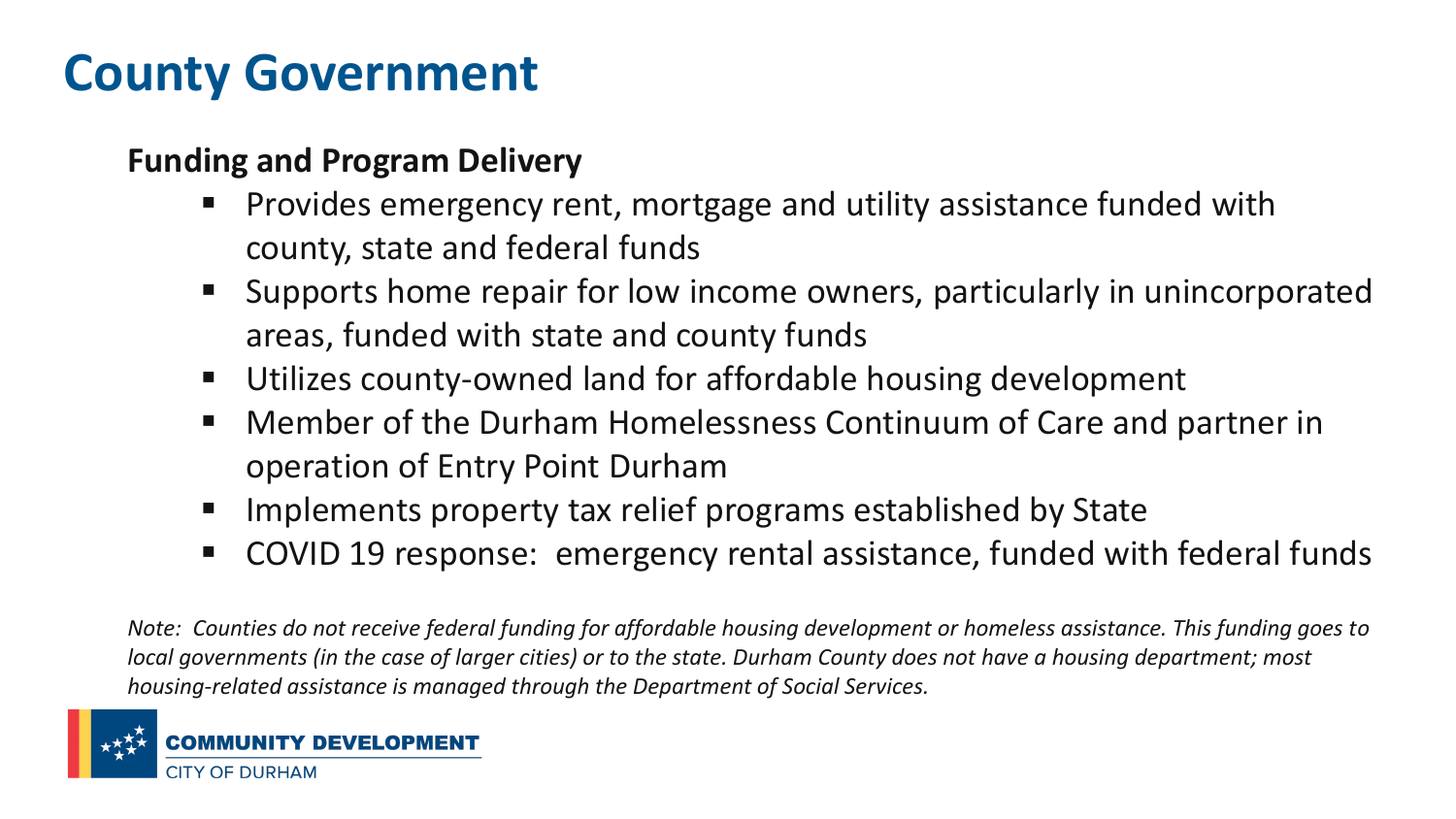## **City Government**

#### **Funding and Program Delivery**

- Serves as HUD Local Entitlement Administrator (Participating Jurisdiction)
- Administers local dollars in support of affordable housing and homeless prevention

#### **Regulatory**

- Local land use policy (example, density) within state law framework (City County Planning Department)
- Enforces federal fair housing laws and regulations (Neighborhood Improvement Services - NIS)
- Enforces Minimum Housing Code (NIS)

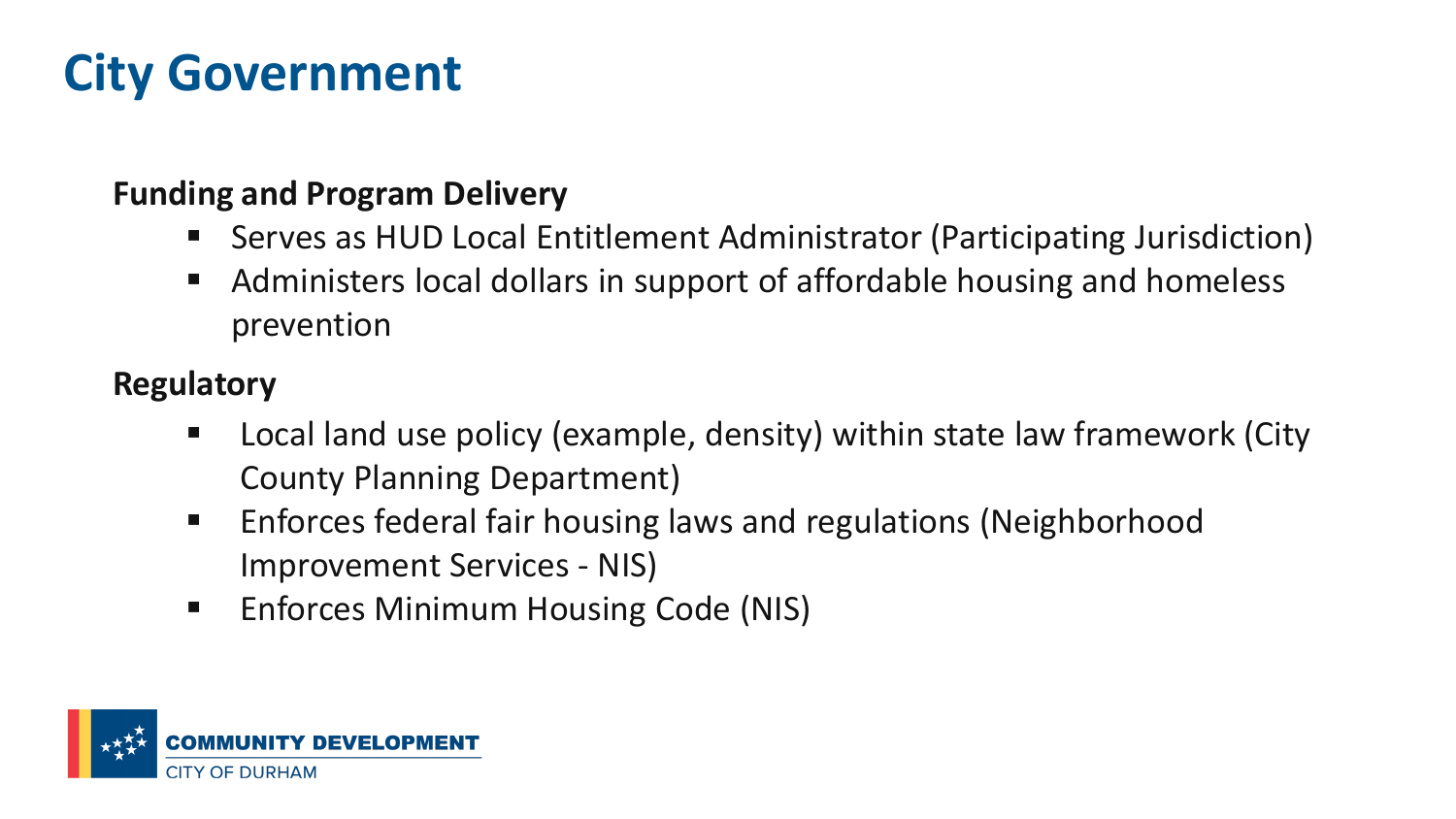### Forever Home, Durham *Affordable. Livable. Inclusive.*



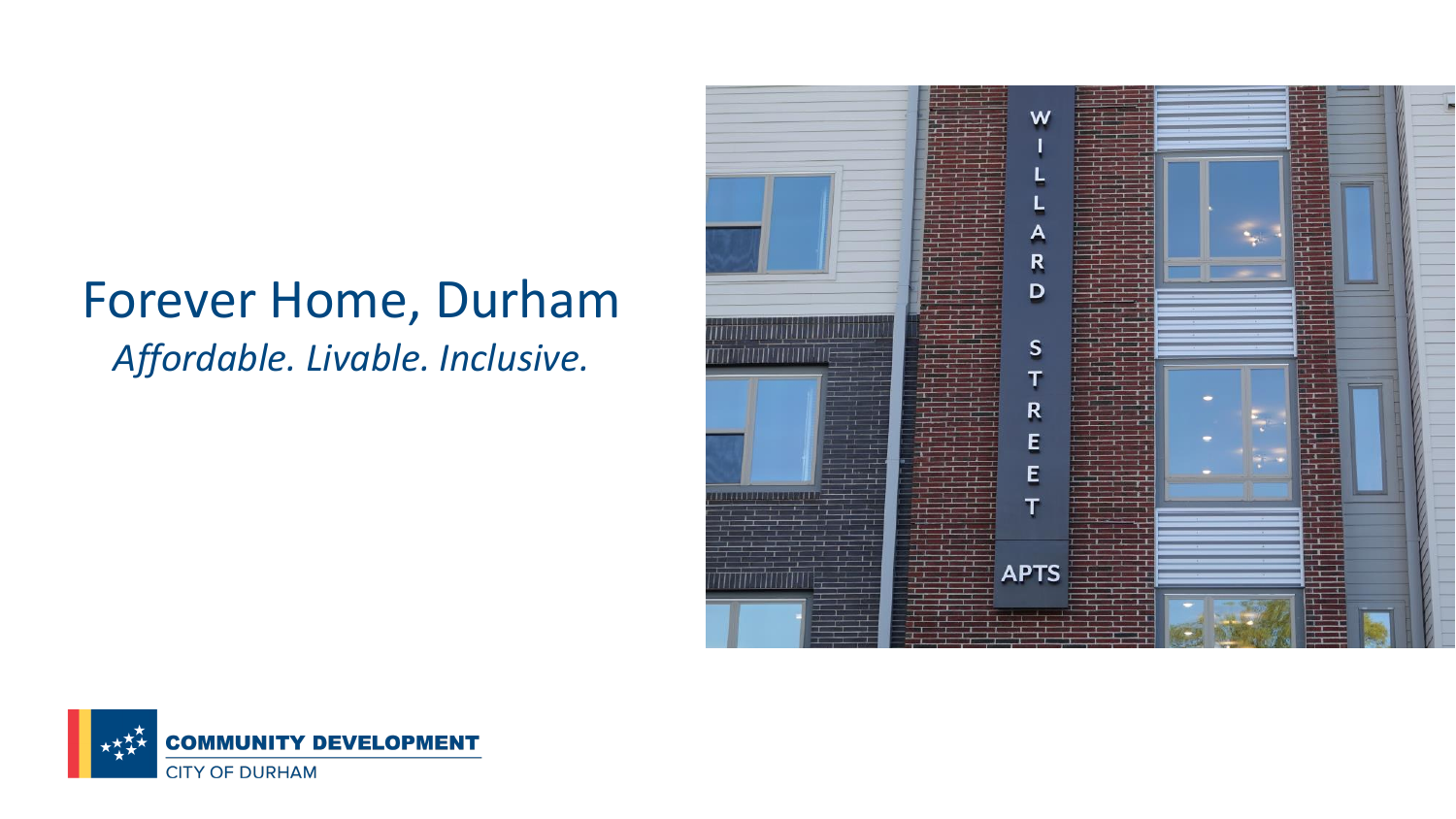# **Forever Home, Durham GOALS**

- $\checkmark$  Build 1,600 new affordable rental homes
- $\checkmark$  Preserve 800 affordable rental homes
- $\checkmark$  Move 1,700 homeless persons into permanent housing
- $\checkmark$  Provide 400 affordable home ownership opportunities for first-time homebuyers

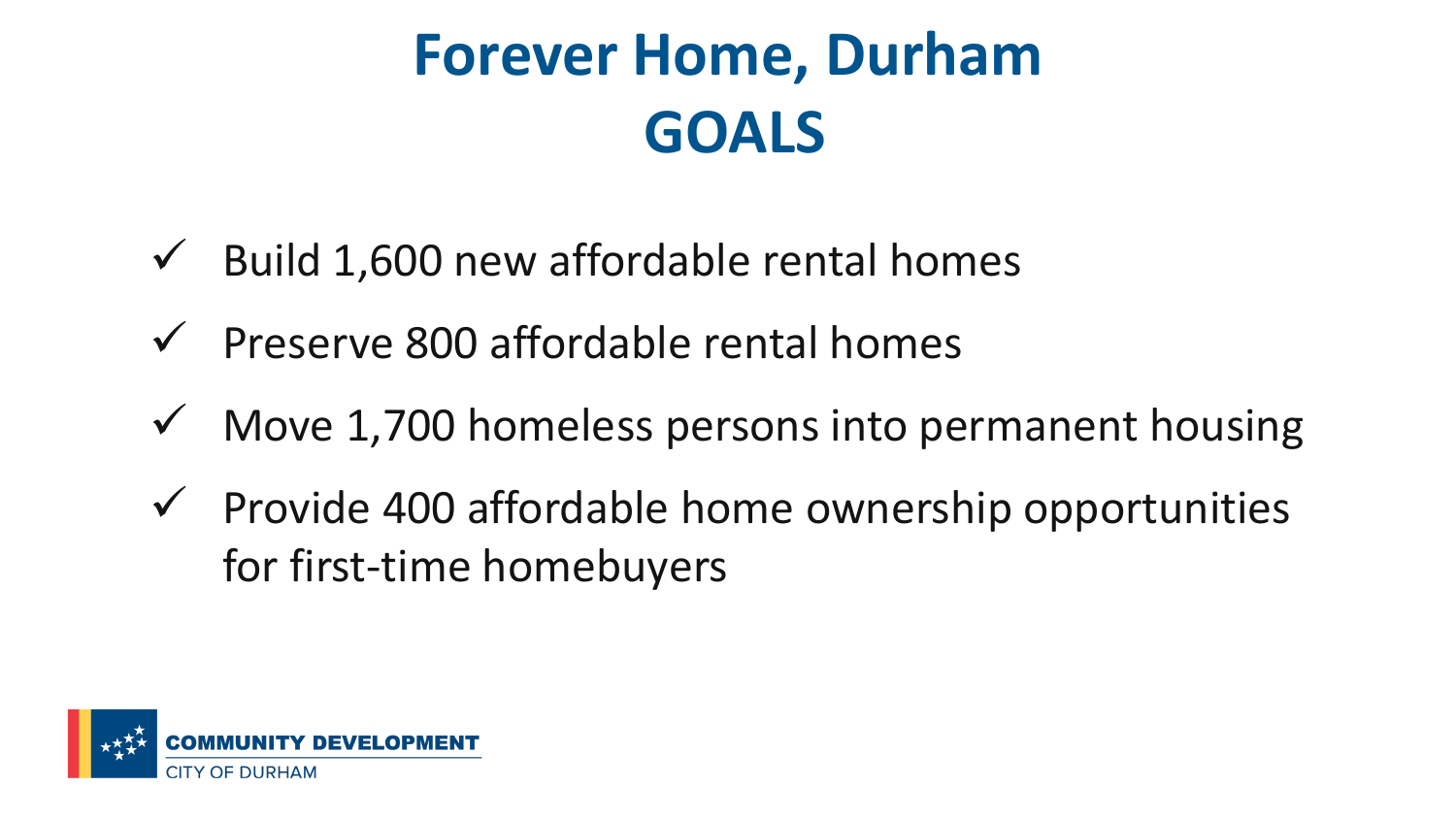## **Forever Home, Durham GOALS**

- $\checkmark$  Help 3,000 low-income renters and homeowners remain in or improve their homes
- $\checkmark$  Create at least \$130 million in contracting opportunities for Minority and Women-Owned Business Enterprises (MWBEs)
- $\checkmark$  Support nearly 3,000 jobs as a result of construction, operations, and resident spending over the life of the housing created with *Forever Home, Durham* funding

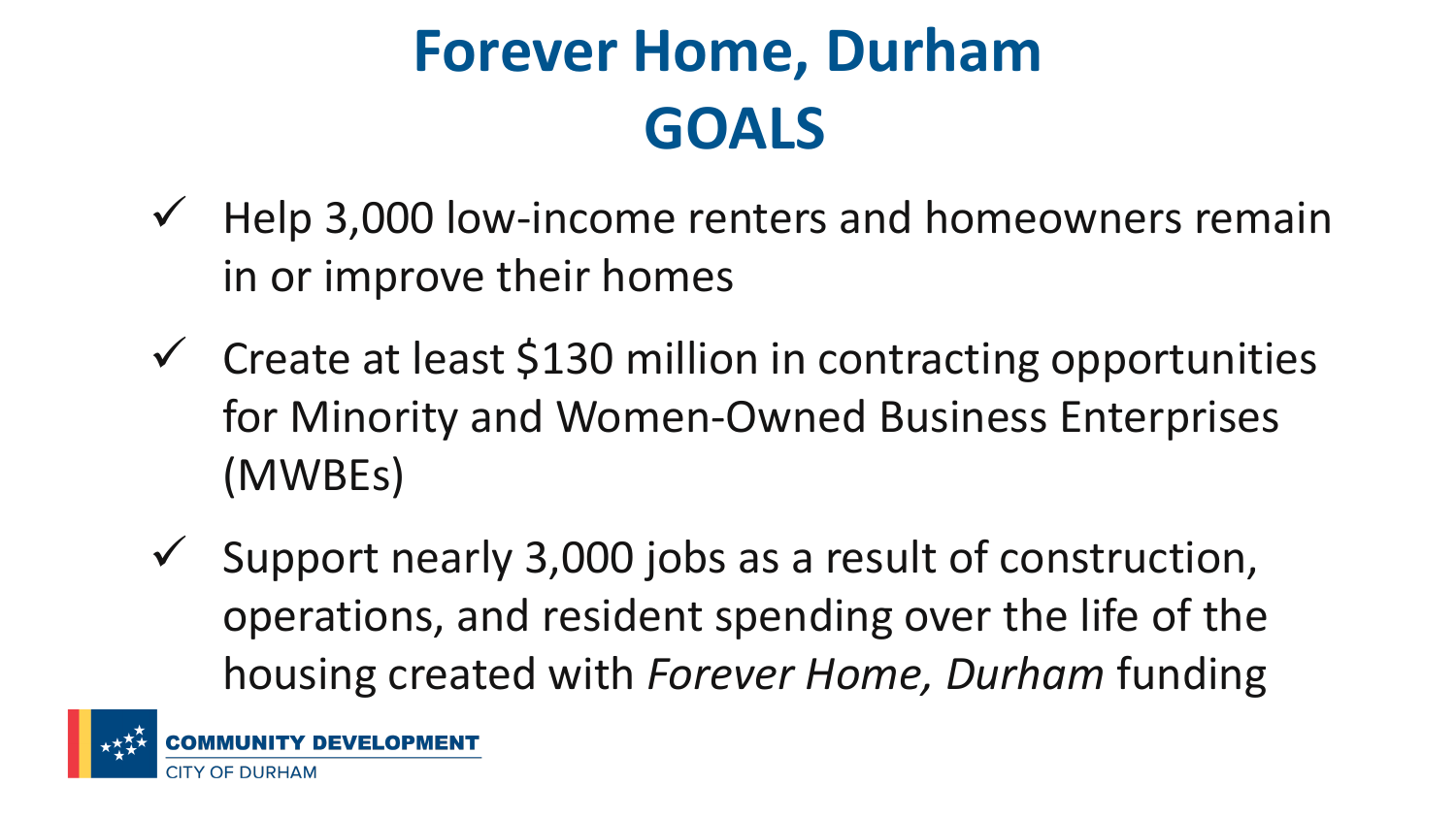# **Forever Home, Durham FUNDING**

- HUD Entitlement Funds:
	- o HOME
	- o Community Development Block Grant (CDBG)
	- o Emergency Solutions Grant (ESG)
	- o Housing Opportunities for Persons with AIDS (HOPWA)
- City Funds
	- o Dedicated Housing Funds
	- o 2019 Affordable Housing Bond